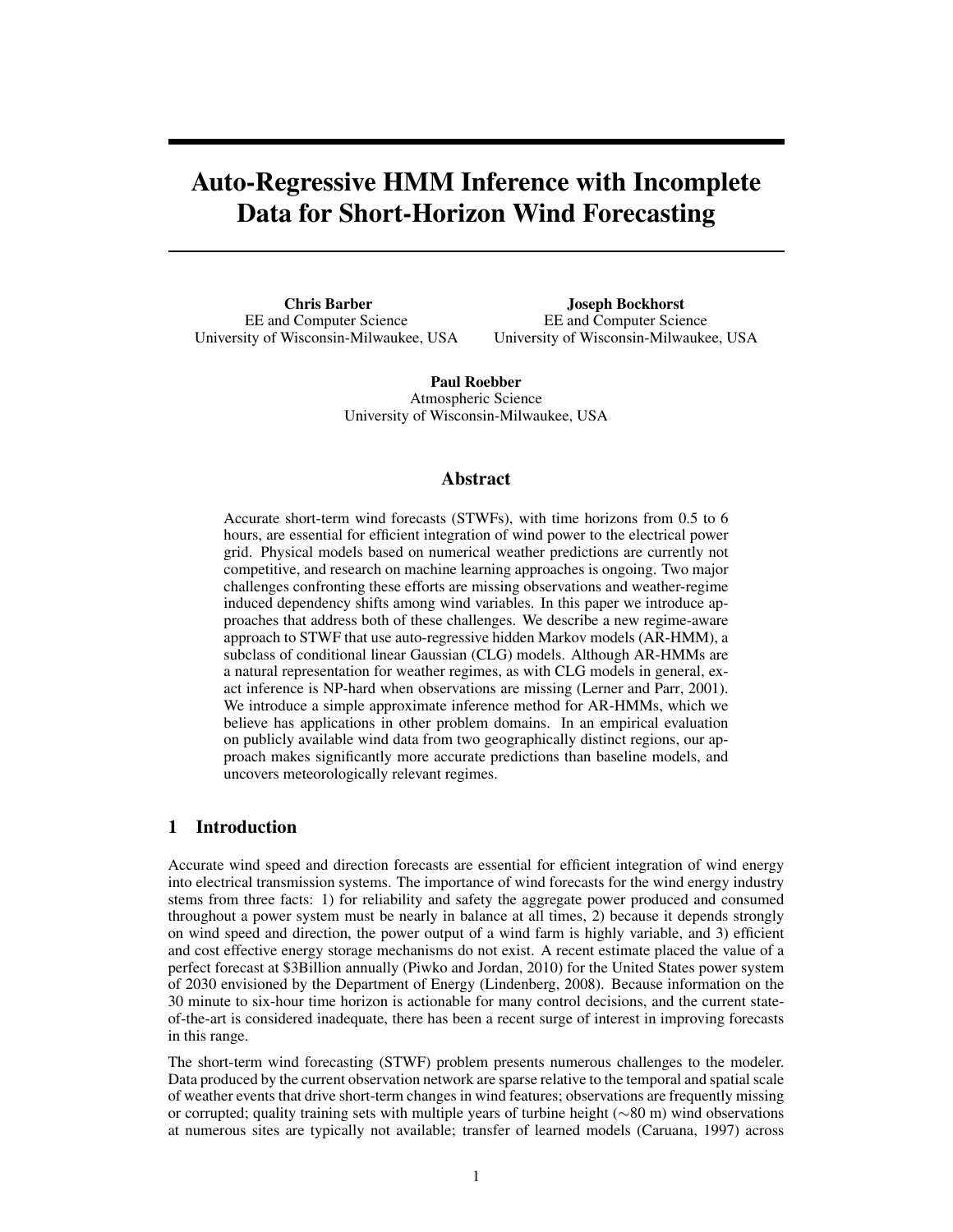wind farms is difficult, and because of the dynamic nature of weather the spatial and temporal dependencies of wind features within a geographical region are not fixed.

Numerical weather predictions (NWP) methods are the primary means for producing the large-scale weather forecasts used throughout the world, but are not competitive for STWF. In fact, NWP based wind speed predictions are less accurate than "persistence" forecasts (Giebel, 2003), a surprisingly robust method for time horizons less than a few hours. Approaches to STWF include ARMA models (Marti et al., 2004), support vector machines (Zheng and Kusiak, 2009), and other data mining methods (Kusiak et al., 2009), but with the exception of two methods (Gneiting et al., 2006; Pinson and Madsen, 2008) these do not consider dependency dynamics. Gneiting et al. (2006) "hard code" their regimes based on wind direction, while Pinson and Madsen (2008) learns regimes for a single forecasting site with complete data. At the time of writing we are unaware of any previous STWF work which simultaneously learns regimes, incorporates multiple observation sites, and accepts missing observations.

We propose a novel approach to STWF that automatically reasons about learned weather regimes across multiple sites while naturally handling missing observations. Our approach is based on switching *conditional linear Gaussian* (CLG) models, variously known as switching vector autoregressive models or autoregressive hidden Markov models. For an overview of CLG models, see Koller and Friedman (2009, Chap. 14). Since exact inference in CLG models with incomplete data is NP-hard (Lerner and Parr, 2001), we pursue approximate methods. We introduce a novel and simple approximate inference approach that exploits the tendency of regimes to persist for several hours. Predictions by our learned models are significantly better than baseline *persistence* predictions in experiments on national climatic data center (NCDC) data from two sites in the United States: one in the Pacific Northwest and one in southern Wisconsin. Inspection of the learned models show that our approach learns meteorologically interesting regimes.

Switching CLG models have been applied in other domains where missing observations are an issue, such as meteorology (Tang, 2004; Paroli et al., 2005), epidemiology (Toscani et al., 2010) and econometrics (Perez-Quiros et al., 2010). Some approaches are able to avoid the issue of missing data by throwing out affected timesteps, or by imputing values through a variety of domain-specific techniques. Alternatively, *Markov Chain Monte Carlo* parameter estimation techniques have been applied. Our approach may be an attractive alternative in these domains, offering a solution that does not require deletion or imputation.

# 2 Methods

We consider the setting in which wind observations from a set of  $M$  stations arrive at regular intervals (hourly in our experiments). Let  $U_t$  and  $V_t$  be  $M$ -by-1 vector of random variables for the  $u$ and v components of the wind at all sites at time t. We use  $W_t = [1 U'_t V'_t]'$  to refer to both  $U_t$ and  $V_t^1$ , and we denote settings to random variables with lowercase letters, for example  $w_t$ .

Our approach to STWF is based on auto-regressive HMMs where at each time  $t$  we have a single discrete random variable  $R_t$  that represents the active regime, and a continuous valued vector random variable  $W_t$  that represents measured wind speeds. As local probabilities are linear Gaussian (LG) we denote the model in which the regime variables  $R_t$  have cardinality C by AR-LG(C). Thus, AR-LG(1) is a traditional AR model. Figure 1 shows example graphical models.

The local conditional distributions,  $Pr(R_{t+1}|R_t)$  and  $Pr(\mathbf{W}_t|\mathbf{W}_{t-1}, R_t)$ , are shared across time. We represent  $Pr(R_{t+1}|R_t)$  by the C-by-C transition matrix T where  $T(r, s) > 0$  is the probability of transitioning from regime  $r$  to regime  $s$ . Since weather regimes tend to persist for multiple hours, the self-transition probabilities  $T(r, r)$  are typically the largest. The local distributions for the continuous variables are linear Gaussian,  $Pr(\mathbf{w}_t|\mathbf{w}_{t-1}, R_t = r) = \mathcal{N}(\mathbf{B}(r)\mathbf{w}_{t-1}, \mathbf{Q}(r))$ , where  $\mathbf{B}(r)$  is the 2M-by-2M regression matrix for regime r, row j of  $\mathbf{B}(r)$  is the regression vector for the  $j^{th}$  component of  $w_t$ ,  $\dot{Q}(r)$  is the regime's covariance matrix, and  $\mathcal{N}(\mu, \Sigma)$  is the multivariate Gaussian (MVG) with mean  $\mu$  and covariance  $\Sigma$ . The joint probability of a setting to all variables

<sup>&</sup>lt;sup>1</sup>We include the additional dimension with constant value of 1.0 here to indicate that we include a constant term in all our models. But for notational simplicity in what follows we include this term only implicitly and describe our methods as if  $W_t$  were comprised of observations only.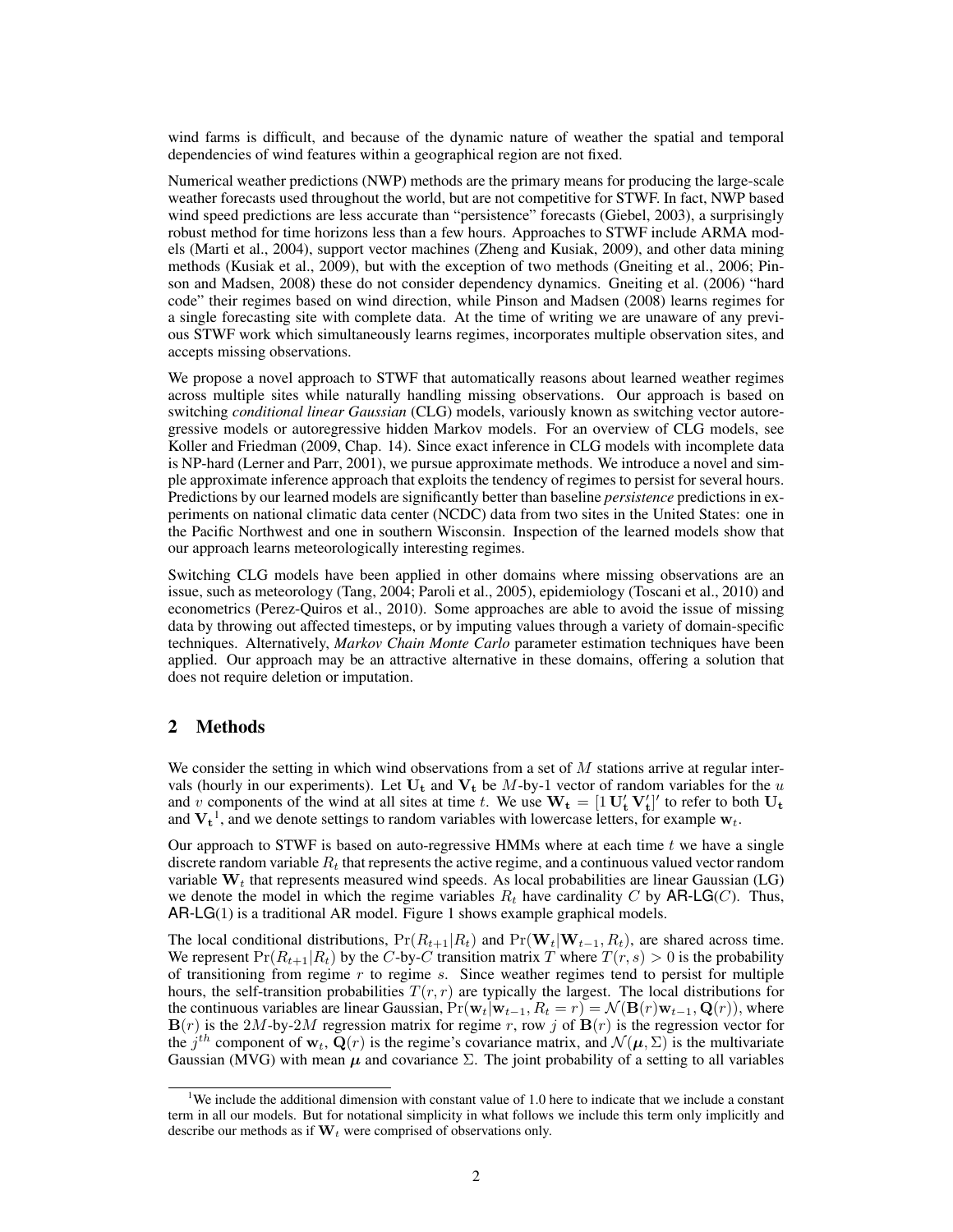

Figure 1: Graphical structures of wind speed models. Darkly shaded nodes are observed, lightly shaded nodes are partially observed, and unshaded nodes are unobserved. (a) Auto-regressive linear Gaussian (AR-LG(1)) for data set with L time steps. (b) Auto-regressive HMM ( $AR\text{-}LG(C)$ ,  $C > 1$ ). Exact inference in (b) with missing observations is NP-hard (Lerner and Parr, 2001). (c) Truncated AR-LG(C) HOMO approximation of (b) for predictions of wind speeds at target time  $t + h$  made at t with  $K = 2$  and horizon  $h = 2$ . Our approximation assumes the regime does not change in the window  $t - K$  to  $t + h$ . (d) Truncated (non-conditional) AR-LG(1) analogous to (c). (e) Detailed structure of (d) for 3 sites showing within time-slice conditional independencies and assorted missing observations.

for  $L$  time steps is

$$
Pr(r_1, \mathbf{w}_1, \cdots, r_L, \mathbf{w}_L) = Pr(r_1) Pr(\mathbf{w}_1|r_1) \prod_{t=2}^{L} Pr(r_t|r_{t-1}) Pr(\mathbf{w}_t|r_t, \mathbf{w}_{t-1})
$$

$$
= \nu(r_1) \mathcal{N}(\mathbf{w}_1; \boldsymbol{\mu}_1(r_1), \mathbf{Q}_1(r_1)) \prod_{t=2}^{L} T(r_{t-1}, r_t) \mathcal{N}(\mathbf{w}_t; \mathbf{B}(r_t) \mathbf{w}_{t-1}, \mathbf{Q}(r_t))
$$

where  $\nu$  is the initial regime distribution, the observations at  $t = 1$  for regime r are Gaussian with mean  $\mu_1(r)$  and covariance  $\mathbf{Q}_1(r)$ , and  $\mathcal{N}(r)$  with three arguments denotes MVG density. We set  $\nu$  to the stationary state-distribution, given by the eigenvector of  $T'$  associated with eigenvalue 1. We train model parameters with standard EM methods for conditional linear Gaussian (CLG) models (Murphy, 1998), except that the E-step uses approximate inference.

#### 2.1 Approximate Inference Methods

Consider a length L time series and let  $W = (\mathbf{W}_1, \dots, \mathbf{W}_L)$  refer to the continuous variables. We denote the sequence of partial observations as  $\mathbf{w}_{1:L} = (\mathbf{w}_1, \mathbf{w}_2, \cdots, \mathbf{w}_L)$  where the "dot" notation  $\dot{w}_t$  denotes a potentially incomplete vector with missing data. Our inference tasks are to calculate  $Pr(\mathbf{W}_{t-1},\mathbf{W}_t, R_t|\mathbf{w}_{1:L})$  and  $Pr(R_{t-1}, R_t|\mathbf{w}_{1:L})$  while training to compute the expected sufficient statistics needed for estimation of CLG parameters using EM (Murphy, 1998), and to compute  $Pr(\mathbf{W}_{t+H}|\mathbf{w}_{1:t})$  for horizon H forecasting at time t.

In  $AR-LG(1)$  models with no discrete variables (Figure 1a), the chain structure permits efficient exact inference using message passing techniques (Weiss and Freeman, 2001). For general  $AR\text{-}LG(C)$ models, however, the posterior distributions over unobserved continuous variables are mixtures of exponentially many Gaussians and exact inference is NP-hard (Lerner and Parr, 2001). Specifically,  $Pr(\mathbf{W}_{t+H}|\mathbf{w}_{1:t})$  has  $C^{d+H}$  component Gaussians, one for each setting of  $R_{t-d+1}, \dots, R_{t+H}$ , where d is the number of contiguous time steps in the suffix of  $\dot{w}_{1:t}$  with at least one missing observation. The training posteriors  $Pr(\mathbf{W}_{t-1}, \mathbf{W}_t | \dot{\mathbf{w}}_{1:L})$  have  $C^{d_t+2+d_r}$  components where  $d_l$  and  $d_r$ are the number of consecutive time steps to the left of  $t - 1$  and right of t with at least one missing observation. Because of the nature of data collection, most wind data sets with multiple sites will have a number of missing observations. Indeed, our Wisconsin (21 sites) and Pacific Northwest (24 sites) data sets have only 5.6% and 6.4% hours of complete data, respectively. Missing observations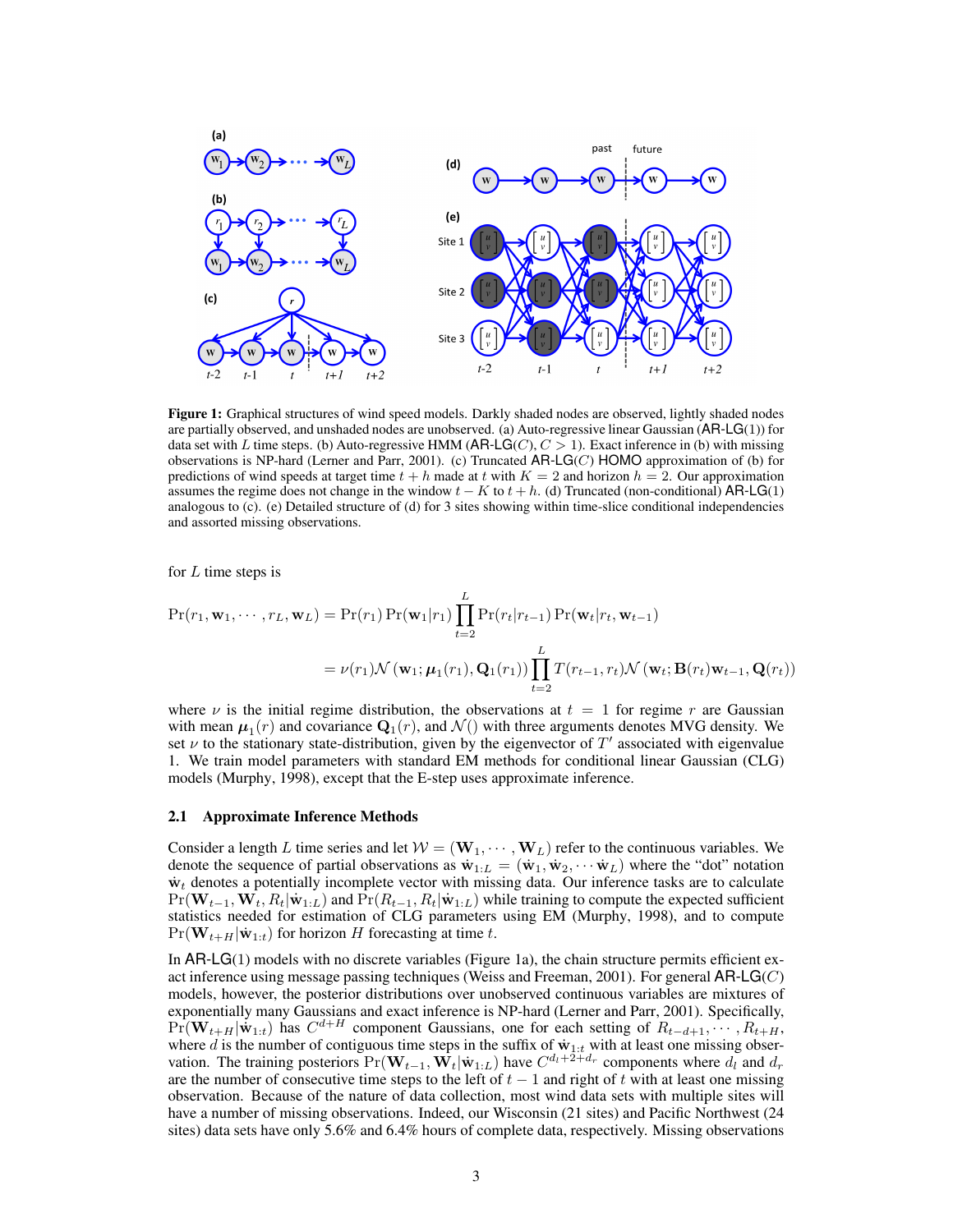are by no means unique to wind. Lauritzen's approach (Lauritzen and Jensen, 2001) for exact inference in conditional linear Gaussian models offers no relief as the clique sizes in the strongly rooted junction trees are exponentially large for  $AR-LG(C)$  models.

Since exact inference is intractable we investigate approximate methods. We first make a simplification that involves focusing only on observations temporally close to the inference variables. We ignore observations more than  $K$  time-steps from  $t$ . For example, we approximate  $Pr(\mathbf{W}_{t-1},\mathbf{W}_t|\mathbf{w}_{1:L})$  by a truncated model  $Pr(\mathbf{W}_{t-1},\mathbf{W}_t|\mathbf{w}_{t-K:t+K})$ . While inference in the truncated model will be less costly than in the full model, it is still  $O(C^{2K+1})$  in the worst case, which is prohibitive for moderate  $K$  on large datasets.

Our approaches are based on the general concept of *pruning* (Koller and Friedman, 2009, Chap. 14), where all but  $n$  mixture components are discarded, in order to approximate a posterior distribution with a prohibitive number of components. Let  $P(V)$  refer to a desired posterior distribution under the truncated model given evidence, which we assume has at least one missing observation at each time step.  $P(V)$  is a mixture of Gaussians with an exponential number of components N, which we write  $P(V) = \sum_{j=1}^{N} \omega_j p_j(V)$ . Each mixing proportion  $\omega_j$  is associated with a regime state sequence and  $p_j(V)$  is the posterior Gaussian for that sequence. We approximate  $P(V)$  by the distribution  $Q(V) = \sum_{j=1}^{n} \pi_j q_j(V)$  with a much smaller number components n in which each component in  $Q$  is equal to one component in  $P$ . Without loss of generality we re-order components of P so that the selected components comprise the first n, and thus  $q_i = p_j$  for  $j \leq n$ . As pointed out previously (Lerner and Parr, 2001), this approach is appropriate in many real world settings in which a large fraction of the probability mass of  $P(V)$  is contained in a small number of components. This is the case for us as weather regimes tend to persist for a number of hours, and thus regime sequences with frequent regime switching are highly unlikely.

#### 2.1.1 Approach 1: PRIOR

We consider three approaches to choosing the components in  $Q$ . Our first approach is the method of Lerner and Parr (2001) that chooses the components associated with the n *a-priori* most likely state sequences, which, since our discrete variables form a simple chain, we can find efficiently using the Best Max-Marginal First (BMMF) method (Yanover and Weiss, 2003). The mixing proportions are set so that  $\pi_i \propto \omega_i$ . Although not theoretically justified in Lerner and Parr (2001), we show here that this choice in fact minimizes an upper bound on the *a-priori* or evidence-free KL divergence from Q to P,  $D(Q||P)$ , among all Q made from n components of P. To see this we first extend Q to have N components where  $\pi_j = 0$  for  $j > n$  and apply an upper bound on the KL-divergence between mixtures of Gaussians (Singer and Warmuth, 1998; Do, 2003),  $D(Q||P) \le D(\pi||\omega)$  +  $\sum_{j=1}^{N} \pi_j D(q_j || p_j)$ . Since we constrain Q to have components from P, the second term drops out, and  $D(Q||P) \le D(\pi||\omega) = \sum_{j=1}^n \frac{\omega_j}{Z} (\log(\frac{\omega_j}{Z}) - \log(\omega_j)),$  where here we use that  $\pi_j \propto \omega_j$  where the proportionality constant  $Z = \sum_{j=1}^{n} \omega_i$  is the sum of chosen mixing probabilities. This leaves  $D(Q||P) \leq -\log(Z)$ , which is clearly minimized by choosing the n components of P with largest  $\omega_i$ . We call this approach PRIOR(*n*).

#### 2.1.2 Approach 2: HOMO

Our second method for setting  $Q(V)$  is a simple but often effective approach that assumes no regime changes in the truncated model. This approach, which we call HOMO has  $n = C$  components, one for each homogeneous regime sequence. If the self transition probabilities  $T(r, r)$  are largest, then the most likely regime sequence *a-priori* is homogeneous, and thus is also chosen by PRIOR(n). The other components of  $\text{PRIOR}(n)$  may be only small variations from this homogeneous regime sequence, however, the components selected by HOMO are very different from one another. This diversity may be advantageous for prediction.

#### 2.1.3 Approach 3: POST

Our final method depends on the evidence. We would like to select the components for the top n regime sequences with maximum *posterior* likelihood, however, this too is NP-hard (Lerner and Parr, 2001). We instead use a fast approximation in which the posterior potential of settings to regime variables is set by local evidence. We define  $\tau_t(r) = \Pr(\dot{w}_t|\dot{w}_{t-1}, R_t = r)$  to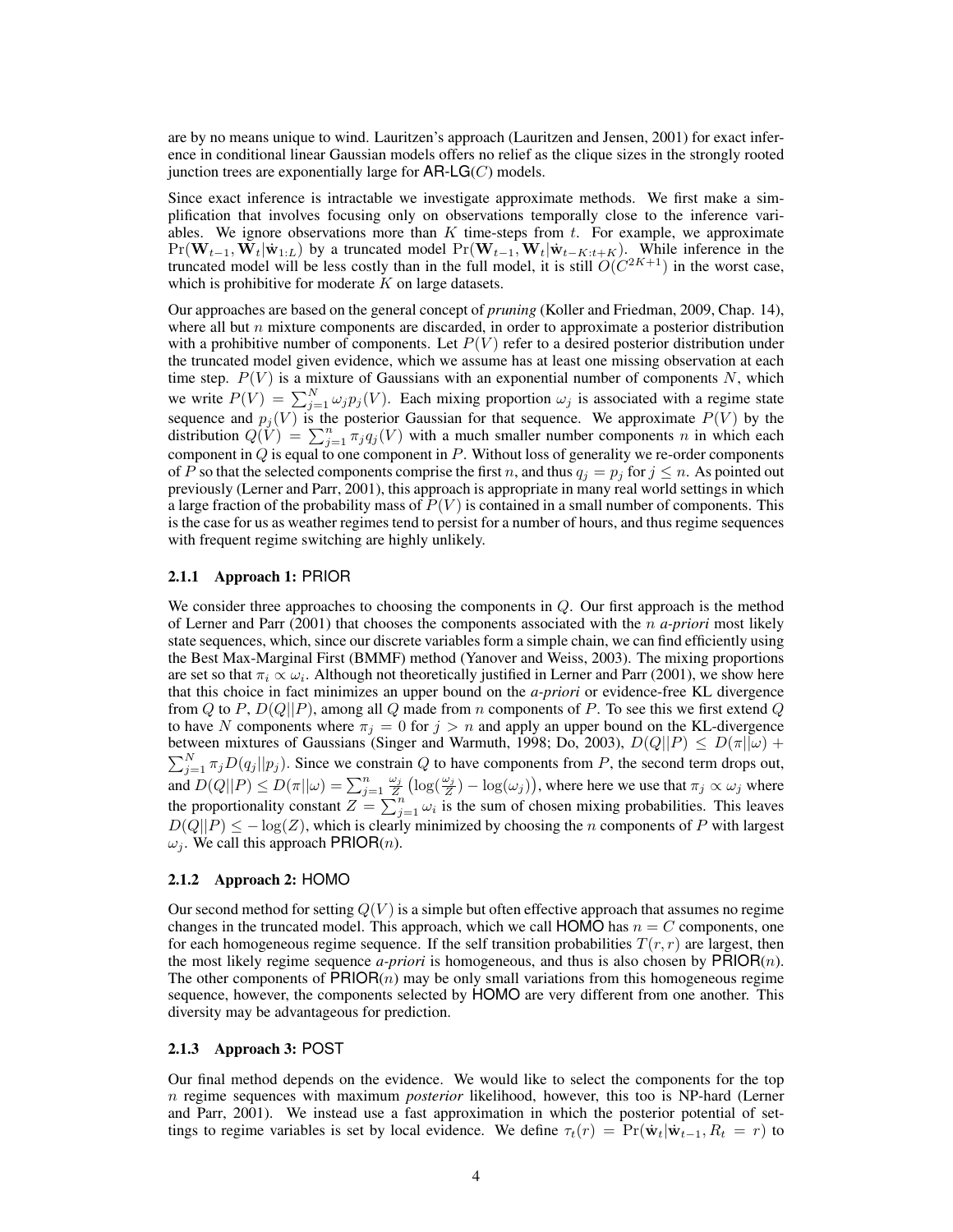Table 1: Missing data summary. The "Count" row lists the number of hours in our WI data set (21 sites total) in which the number of sites with missing values was exactly equal to the value "# Sites Missing".

| # Sites Missing 0 1 2 3 4 5 6 7+                      |  |  |                                               |  |  |
|-------------------------------------------------------|--|--|-----------------------------------------------|--|--|
|                                                       |  |  | Count 1978 2583 6463 8165 8849 4769 1229 1028 |  |  |
| Frequency 5.6% 7.4% 18.4% 23.3% 25.2% 13.6% 3.5% 2.9% |  |  |                                               |  |  |

be the potential for  $R_t = r$ , and then run BMMF on the model where  $Pr(r_{t-K}, \dots, r_{t+K}) \propto$  $\tau_{t-k}(r_{t-K}) \prod_{t'=t-K+1}^{t+K} \tau_{t'}(r_{t'}) T(r_{t'-1}, r_{t'})$ . Note that each  $\tau_t(r)$  is the density value of a single Gaussian, and can be computed quickly from model parameters. We call this approach  $POST(n)$ .

# 3 Experimental evaluation

We compare the forecasts of our models to forecasts of persistence models, which represent the current state-of-the-art for STWF. We design our experiments to answer the following questions. 1. Are STWFs of our single-regime models more accurate than persistence forecasts? 2. Are STWFs of our models that consider regimes more accurate than those of the single-regime models? 3. Do differences between learned regimes make sense meteorologically? Additionally, we wish to comparatively evaluate the effectiveness of our approximate inference algorithm.

## 3.1 Data set

We conduct our evaluation in two meteorologically distinct regions in the United States: Wisconsin (WI), and the Pacific Northwest (PNW) states of Washington and Oregon. The National Climatic Data Center (NCDC) maintains a publicly accessible database of hourly historical climatic surface data, from which we obtained 4 years of data from a number of sites in both regions. The WI observations span from January 1, 2006 through December 31, 2009, and the PNW observations span from February 4, 2006 through February 3, 2010. We have data from 21 and 24 sites in WI and PNW, respectively. This data is available at http://ganymede.cs.uwm.edu/nips2010/.

We collect wind direction and wind speed at each site, as measured at 10 meters above ground level. Since our primary motivation is wind *power* forecasting, we prefer wind speed measurements taken at turbine height (approximately 50-100 meters above ground level). Publicly available turbine height observations, however, are scarce, so we use the 10 m. data as a compromise and for proof of concept.

Raw data from the NCDC is approximately hourly, but readings often appear off-the-hour in an unpredictable fashion. We use the simple rule of selecting the nearest data point within  $+/-10$ minutes of the hourly transition. We discard all readings outside this margin. Additionally, NCDC appends various quality flags to each reading, and we discarded any data which did not pass all quality checks. These discarded points as well as varying site-specific instrumentation practices introduce missing observations. Table 1 shows a summary of missing data in the the WI data set. Missing data did not arise from a few misbehaving stations.

## 3.2 Experimental methodology

Data was assembled into four cross-validation folds, each contiguous and exactly 1 year in length. For each fold we use the three training years to learn AR-LG(C) models with  $C = 1, 2, ..., 5$ . Note that AR-LG(1) is the standard (non-conditional) auto-regressive model. With each learned model we forecast wind speeds at all sites and all test-year hours at six horizons (1-6 hours). Thus, for each geography (WI and PNW) we have 20 learned models (4 folds and  $C = 1, 2, ..., 5$ ) and 120 prediction sequences (horizon 1-6 hrs for each of the 20 learned models). Note that this entails "casting out" or unrolling a learned model to reach longer horizons, which as we see below can impact performance. For the persistence model, we only make a horizon  $h$  forecast for target time  $t + h$  if the time t observation at that site is available. For point-predictions we predict the expected value of the posterior wind distribution at the prediction time.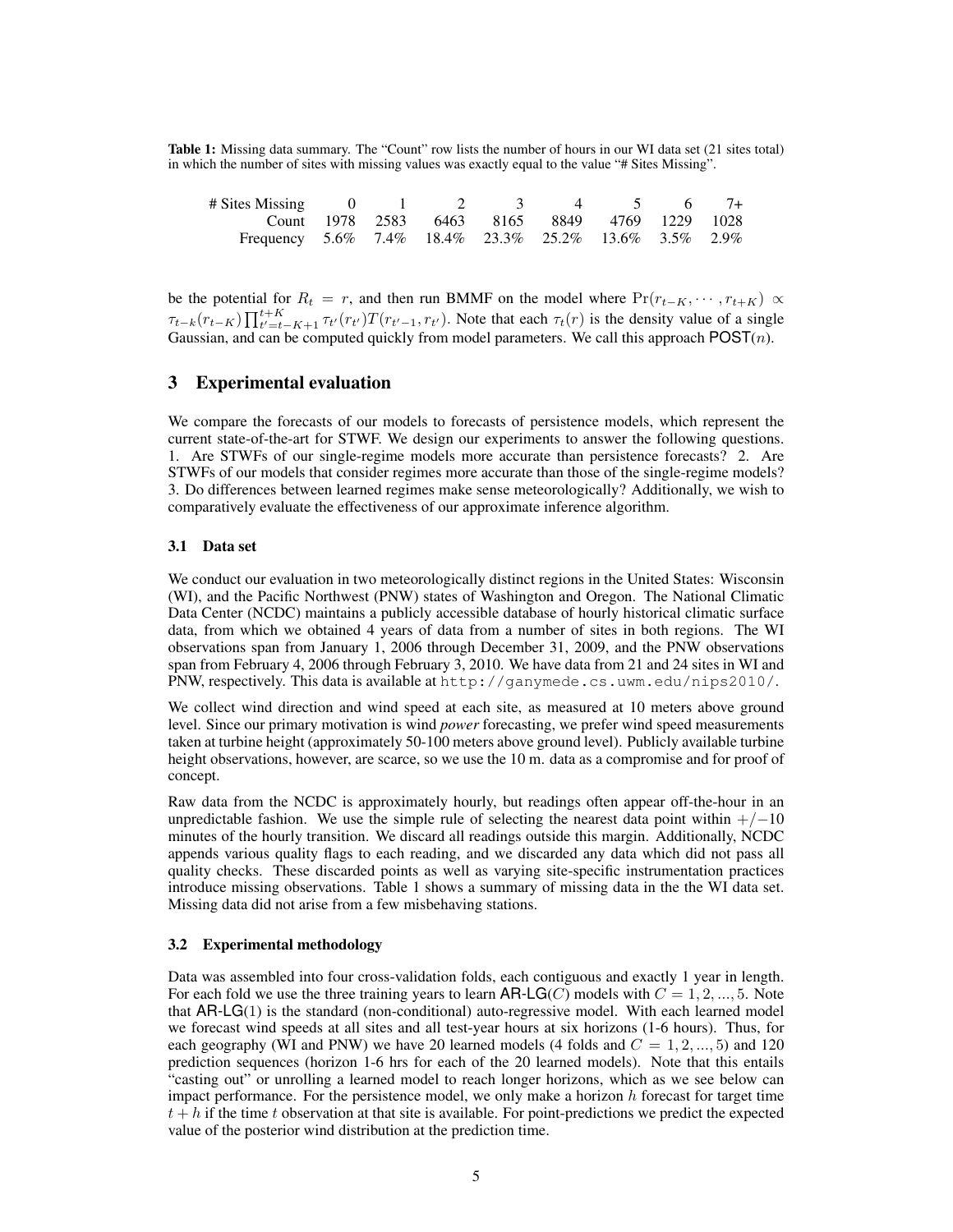

Figure 2: Mean RMSE over all sites and folds for single-regime model (AR-LG(1)) and persistence models in WI (left) and PNW (right). Errorbars extend one standard deviation above and below the mean.



Figure 3: Site-by-site average RMSE values for AR-LG(1) and persistence models in WI for 1, 3 and 5 hour horizons. Errorbars show standard deviations calculated across folds (years).

We chose for these experiments to use the HOMO approximation method, with a truncated model corresponding to 3 hours ( $K = 1$ ). This approximation method is simplest and suits our domain, where we expect distinct regimes to generally persist over a period of a few hours.

We use two performance measures to evaluate prediction sequences, test-set log-likelihood (LL) and root mean squared error (RMSE). The RMSE measure provides an evaluation for point predictions while the LL provides an evaluation of probabilistic predictions. For a given geographical region we denote the RMSE of the horizon h prediction sequence made by  $AR\text{-}LG(C)$  model for site s and year y by  $e(h, s, y, C)$ . In a similar way we denote RMSE of a persistence prediction sequence by  $e_p(h, s, y)$ . We denote collections and aggregates with MATLAB-style notation. For example,  $e(1, \ldots, 2)$  is the collection of RMSE values for 1 hour predictions for the 2 regime model across all sites and years, and mean  $[e(1, \ldots, 2)]$  and std  $[e(1, \ldots, 2)]$  are the collection's mean and standard deviation.

We calculate LL values of the  $AR\text{-}\mathrm{LG}(C)$  models relative to LL values of a persistent Gaussian model  $w_{t+h} = w_t + \epsilon_h$ . Here,  $\epsilon_h$  is the horizon h zero-mean Gaussian noise vector with variance estimated from the training-set.

In order to make meaningful comparisons between  $AR\text{-}LG(C)$  and persistence models, we calculate performance measures for all horizon  $h$  prediction sequences from only hours for which a corresponding horizon  $h$  persistence prediction is available.

#### 3.3 Results

To compare our approximation methods, we evaluate the three approximate inference procedures, HOMO, PRIOR(2) and POST(2) using simulated data from a situation with ten sites arrayed linearly (eg, east-to-west) and two regimes. The parameters of regime 1 were set for a east-to-west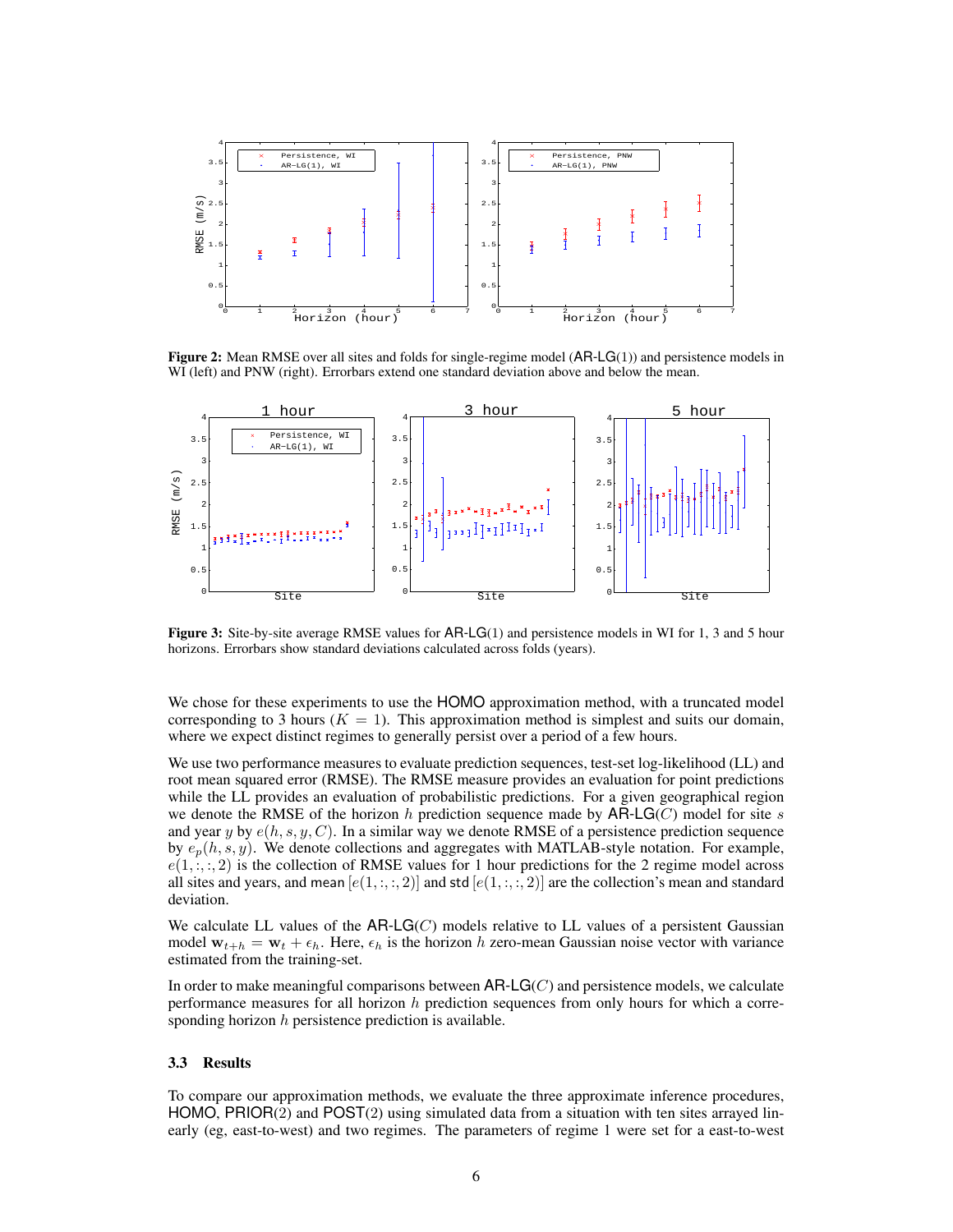

Figure 4: Performance of multi- versus single-regime models at a 2 hour prediction horizon, in each of 4 folds. Performance measures of test-set relative log-likelihood across all sites for WI (left) and PNW (right), with number of regimes,  $C$ , on the x-axis. Note that at  $C = 1$  the value is zero since this is comparison of AR-LG(1) against itself.

moving weather regime and the parameters for regime 2 were set for a west-to-east weather regime. Self transition probabilities were set to 0.8. Observations were generated using these models and 20% were hidden, which is consistent with the missing rate in our data sets. Then we make 2-hr ahead forecasts at all time points using window size  $K$  from 2 to 15 hours. The mean-absolute error of PRIOR(2) was highest for all  $K$  (1.05), HOMO had the lowest overall error (0.95), and there was surprisingly no obvious trends due to  $K$ . The good performance of HOMO supports our hypothesis that the performance of PRIOR(2) will suffer from lack of diversity, however, we expected POST(2) to perform better relative to HOMO, but instead it had an overall error of 0.965.

In all further experiments, we attempted to assess the effectiveness of the  $AR-LG(C)$  models, using the real wind data described above.

To answer the first question above, we compute mean  $[e(h, \dots, 1)]$  and mean  $[e_p(h, \dots, 1)]$  for the RMSE collections of the AR-LG(1) and persistence models for both geographical locations and all horizons  $h = 1, 2, ..., 6$ . Figure 2 plots the mean RMSE of these collections. The errorbars extend 1 standard deviation unit above and below the mean. Not surprisingly, error increases with horizon length. In both WI and PNW the AR-LG(1) model has significantly lower RMSE than persistence for 1 and 2 hour time horizons. For longer horizons the results vary by geography. In PNW the gap between AR-LG(1) and persistence grows with h, while in in WI the AR-LG(1) performance begins to degrade relative to persistence starting with  $h = 3$ . At 3 and 4 hour horizons we see an increase in the variance of AR-LG(1), but still a lower mean RMSE than persistence. For  $h = 5$  and  $h = 6$ the persistence model has lower mean RMSE than the  $AR-LG(1)$ .

To gain insight into decreasing performance at longer horizons in WI, we plot in Figure 3 the mean and standard deviation RMSE values for the site specific collections  $e(h, s, :, 1)$  and  $e_n(h, s, :)$  at all WI sites for 1,3 and 5 hour horizons. Each collection here contains four RMSE values, one per fold. For  $h = 1$  our AR-LG(1) model beats persistence at all sites, usually by by multiple standard deviation units. This is a significant result because persistence forecasts have been shown to be difficult to improve upon for very short horizons. At  $h = 3$  problems begin to appear. Although at most sites AR-LG(1) has improved further upon persistence accuracy, two sites display high variance and one (second from left) has high variance and very high RMSE near 3 m/s. At  $h = 5$ high variance is widespread and the RMSE of the ill behaving sites at  $h = 3$  have grown. This suggests that large erroneous predictions at a small number of sites spread throughout the system as it evolves forward in time.

Next, we consider the performance of multiple regime models. For these models we focus on the LL measure. Figure 4 plots total LL values for  $AR\text{-LG}(2)$ ,  $AR\text{-LG}(3)$ ,  $AR\text{-LG}(4)$  and  $AR\text{-LG}(5)$ relative to  $AR\text{-}LG(1)$  for individual years. In both WI and PNW there is a large jump from 1 to 2 regimes. While in WI there is no obvious trend from 2 to 5 regimes, in PNW there is a clear increase in performance as the number of regimes increases.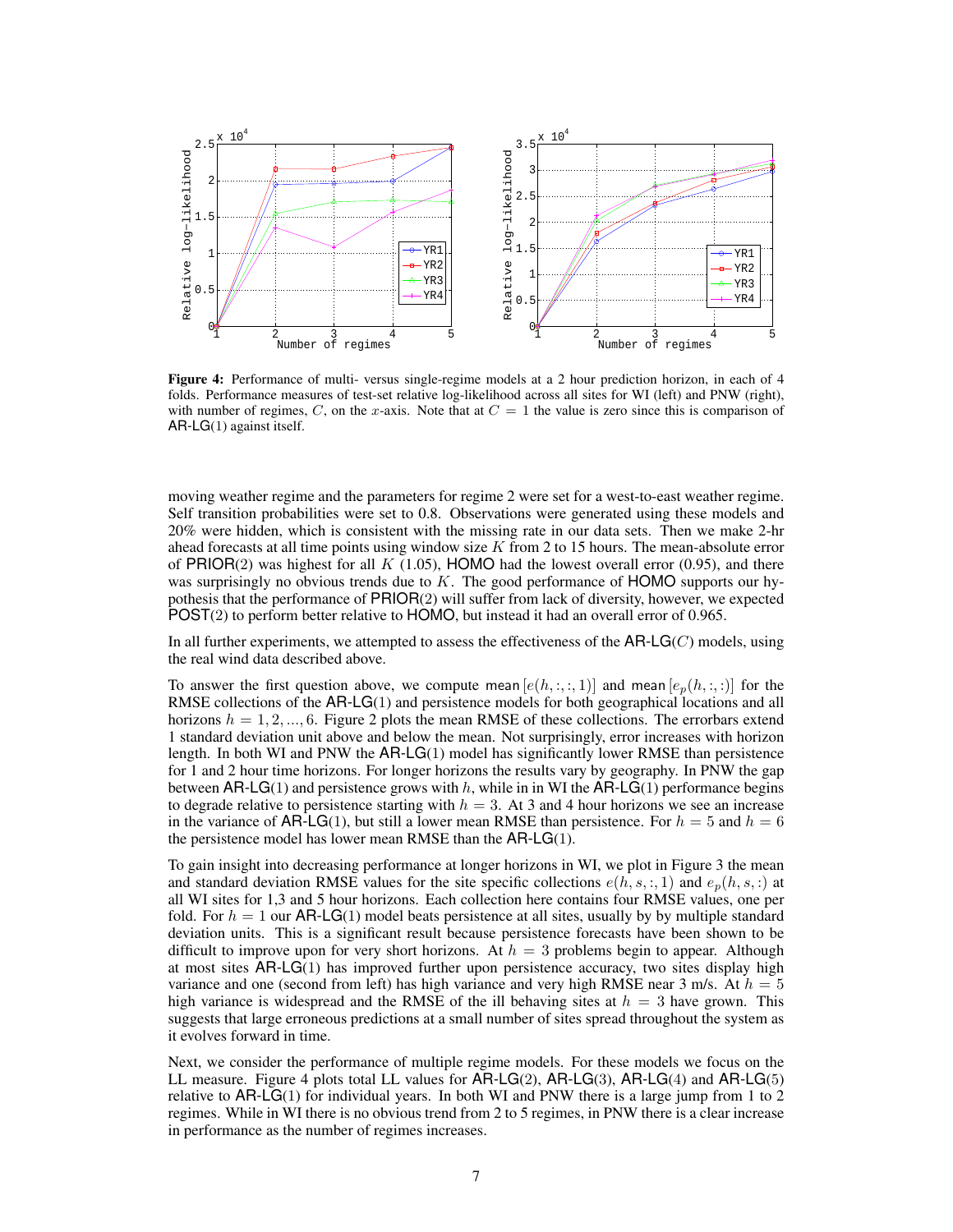

Figure 5: Meteorological properties of learned regimes of AR-LG(5) models in WI. (a) Mean wind vectors  $(u, v)$  at each of 21 sites in WI, in each of 5 regimes (regime indicated by shape). (b) Mean regime posteriors with respect to test-set hour-of-day (CST), showing diurnal trends. (c) Mean regime posteriors with respect to test-set month.

Increase in forecast skill and test-set log-likelihood indicate that regimes in the multi-regime models are capturing important generalizable patterns in short-term wind dynamics, whose features ought to arise from underlying meteorology. Indeed, model parameters exhibit strong clustering patterns which can be tied to known regional meteorological phenomena. Figure 5 shows an analysis of a five regime model trained on the WI dataset. Figure 5 (a) plots learned wind vectors in the first time-slice between the five regimes. Figures 5 (b) and (c) analyze posterior regime likelihoods with respect to diurnal (daily) and seasonal time-frames. We note strong clusterings in (a) and significant diurnal and seasonal trends.

# 4 Conclusion

We have described a model for short-term wind forecasting (STWF), an important task in the wind power industry. Our model is set apart from previous STWF approaches in three important ways: Firstly, forecasts are informed by off-site evidence through a representation of the dynamical evolution of winds in the region. Secondly, our models can learn and reason about meteorological regimes unique to the local climate. Finally, our model is tolerant to missing data which is present in most sources of wind data. These points are shown empirically through an improvement in forecasting error versus state-of-the-art, and observation of meteorological properties of learned regimes.

We presented novel approximate inference procedures that enables AR-HMMs to be gracefully used in situations with missing data. We hope these approaches can be applied to other problem domains suited to AR-HMMs.

## References

Caruana, R. (1997). Multitask learning. *Machine Learning*, 28:41–75.

- Do, M. (2003). Fast approximation of Kullback-Leibler distance for dependence trees and hidden Markov models. *Signal Processing Letters, IEEE*, 10(4):115 – 118.
- Giebel, G. (2003). The state-of-the-art in short-term prediction of wind power. Deliverable Report D1.1, Project Anemos. Available online at http://anemos.cma.fr.
- Gneiting, T., Larson, K., Westrick, K., Genton, M. G., and Aldrich, E. (2006). Calibrated probabilistic forecasting at the stateline wind energy center. *Journal of the American Statistical Association*, 101(475):968–979.

Koller, D. and Friedman, N. (2009). *Probabilistic Graphical Models: Principles and Techniques*. MIT Press.

- Kusiak, A., Zheng, H., and Song, Z. (2009). Short-term prediction of wind farm power: A data mining approach. *IEEE Transactions on Energy Conversion*, 24(1):125–136.
- Lauritzen, S. L. and Jensen, F. (2001). Stable local computation with conditional Gaussian distributions. *Statistics and Computing*, 11:191–203.